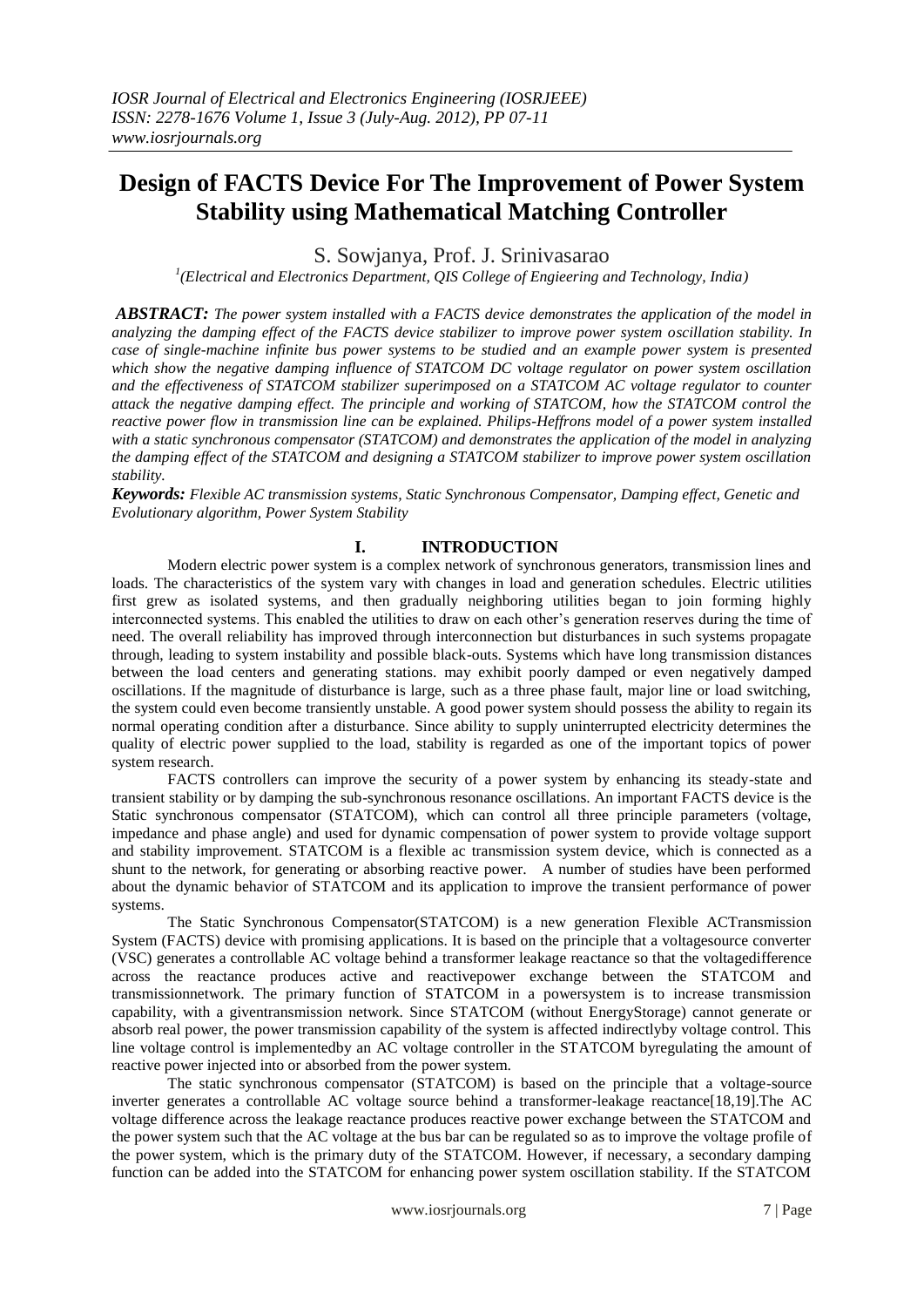converter is based on the PWM, a third control function is neededto control thr DC voltage across the capacitor in the STATCOM. Therefore, a STATCOM may be multiple functional controller, which is one of the important features of new generation FACTS controllers. The investigation of the ffect ofAC and DC voltage regulator on power system oscillation damping and to design a STATCOM damping controller to enhance system oscillation stability. The conventional proportional-integral (PI) controller is utilized for STATCOM controlling to damp the electromechanical oscillations of power systems. The parameters of PI controller should be chosen to make the PI controller to perform well over a wide range of operating conditions.

## **II. SINGLE-MACHINE INFINITE-BUS POWER SYSTEM INSTALLED WITH A STATCOM**

A Single Machine Infinite Bus (SMIB) system with STATCOM located at the midpoint of the transmission line (Fig.1) is considered. IEEE type STIA model of static excitation system has been considered.

The main objective is to design a controller for STATCOM for a single-machine infinite-bus (SMIB) power system. The STATCOM is modeled as a reactive current source. A static synchronous compensator (STATCOM) is a shunt connected FACTS device, which is capable of enhancing the power system damping by exchanging reactive power with the system. STATCOM for improvement power system transient stability.

In a single-machine infinite-bus power system installed with a STATCOM which consists of a step-down transformer (SDT) with a leakage reactance "X" a three phase GTO-based voltage source converter (VSC) and a DC capacitor. The VSC generates a controllable AC-volt age source behind the leakage reactance. The voltage difference between the STATCOM-bus AC voltage *VL* and *VO* produces active and reactive power exchange between the STATCOM and the power system, which can be controlled by adjusting the magnitude *Vo* and the phase. Where, for the PWM inverter,  $c = mk$  and  $k$  is the ratio between AC and DC voltage, depending on the inverter structure; *m* is the modulation ratio defined by the PWM; and the phase is defined by the PWM. The STATCOM model is the enhanced dynamic model recommended for stability study of power systems. Although this model may not be valid for transient (internal short-circuits, for example) phenomena and unsymmetrical conditions, it is good enough for the study of power system oscillation stability.



Fig.1.Circuit Diagram of SMIB system with STATCOM:

## **2.1 Damping enhancement through statcom:**

A STATCOM plays an important role in reactive power provision and voltage support because of its attractive steady state performance and operating characteristics. A number of studies have been performed about the dynamic behavior of STATCOM and its application to improve the transient performance of power systems. However, proper control strategies are necessary in order to achieve full utilization of STATCOM. Some of the controllers designed are simple lag-lead controllers, conventional PI controllers, controllers designed by the phase compensation method, the linear quadratic regulators, pole assignment. Fuzzy controllers for STATCOM. Selection of input signal is one of the important items in designing a controller. Some of the auxiliary input signals used for STATCOM controllers are delivered active power, the STATCOM bus voltage, computed internal voltage, and synthesized remote phasor, driving point reactance seen from STATCOM location. Most of the controllers' designed for STATCOM are based on linearized model of the power system and hence are suitable for particular operating points. Changes in operation in the system occur because of the load changes as well as for unpredictable disturbances. A controller designed for operation at certain operating condition may not perform satisfactorily at other operating points. A controller that is designed to operate over a set of perturbed operating points can circumvent the mentioned problem of uncertainty of power system operation. Such a controller is known as robust controller. Thus designing a robust controller which will operate efficiently over a range of operating conditions is highly desirable.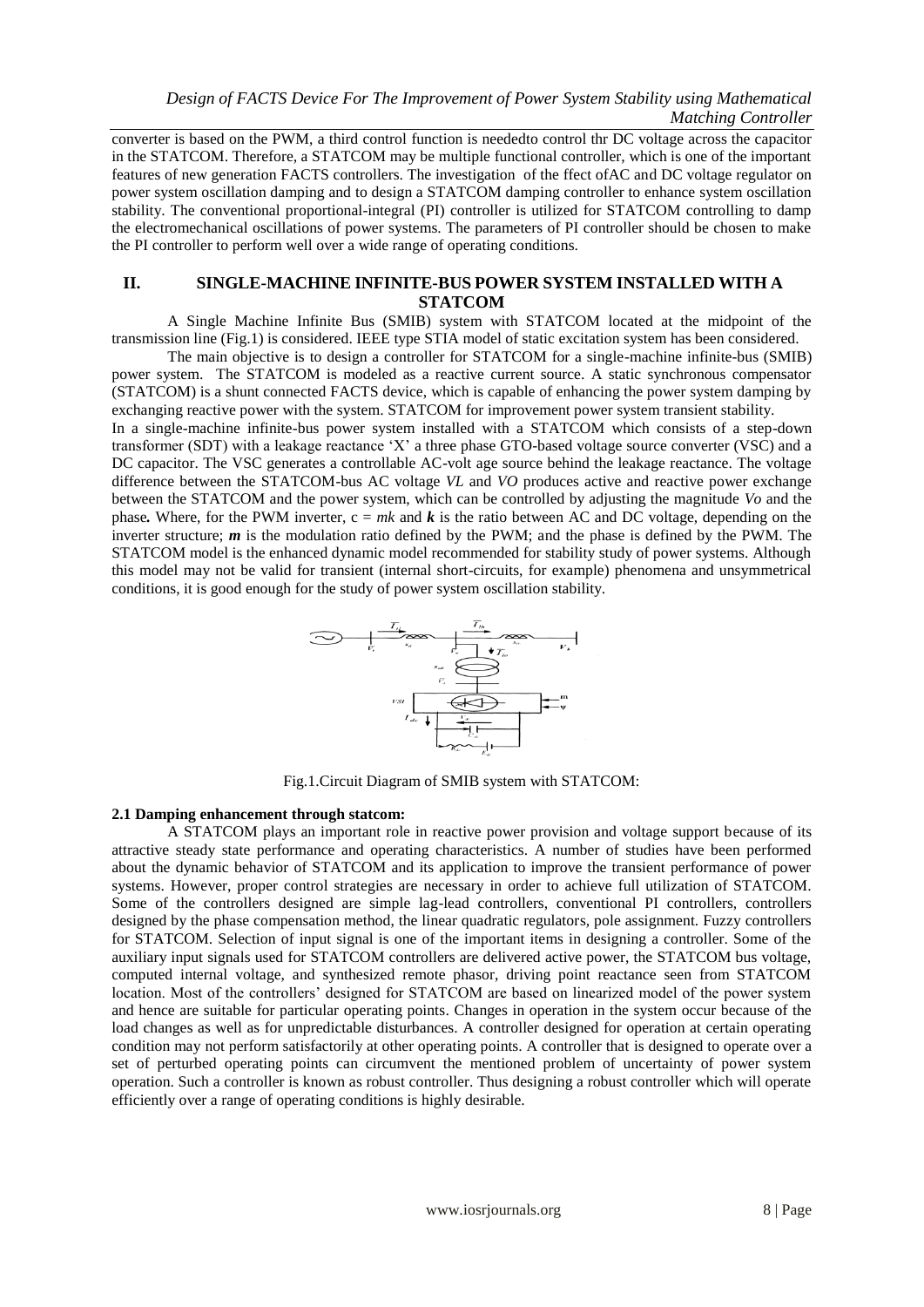# **III. EQUATIONS FOR ANALYSIS**

The dynamic model of the system<br>STATCOM/BESS is given below: with

$$
\dot{\delta} = \omega_0 \,\Delta \omega \tag{1}
$$

$$
\Delta \dot{\omega} = \frac{1}{M} \left( P_m - P_e - D \Delta \omega \right) \tag{2}
$$

$$
\dot{E}_q = \frac{1}{T_{do}^{\prime}} \left( E_{fd} - E_q \right)
$$
\n
$$
\dot{E} = \frac{1}{T_{do}^{\prime}} \left( E_{fd} - E_q \right)
$$
\n(3)

$$
E_{fd} = \frac{m}{T_a} \left( K_a \left( V_{ref} - V_t + u \right) - E_{fd} \right) \qquad (4)
$$
\n
$$
\dot{V}_{dc} = \frac{m}{C_{dc}} \left( I_{lod} \cos \psi + I_{log} \sin \psi \right) - \frac{V_{dc} - E_{dc}}{R_{dc}} \qquad (5)
$$

Where,

$$
P_e = E_q i_{tq} + (x_q - x_d) i_{td} i_{tq}
$$
  
\n
$$
E_q = E_q + (x_d - x_d) i_{td}
$$
  
\n
$$
V_t = \sqrt{(E_q - x_d i_{td})^2 + (x_q i_{tq})^2}
$$
  
\n
$$
e_d = x_q i_{tq} \qquad e_d = E_q - x_d i_{td}
$$
  
\n
$$
i_{td} = \frac{(x_{tb} + x_{sdt})E_q - x_{tb} m V_{dc} \sin \psi - x_{sdt} V_b \cos \delta}{Z_d}
$$
 (6)

$$
i_{tq} = \frac{x_{tb} \ mV_{dc} \ cos\psi + x_{sdt} V_b \sin\phi}{Z_d} \tag{7}
$$

$$
I_{\text{lod}} = \frac{E_q - (x_d + x_d) i_{\text{td}} - m V_{\text{dc}} \, \text{Siny}}{x_{\text{sdt}}} \tag{8}
$$

$$
I_{log} = \frac{m V_{dc} \cos \psi - (x_q + x_d) i_{tq}}{x_{sdt}}
$$
(9)

Where,

$$
Z_{d} = x_{1b} x_{sdt} + x_{1b} x_{t1} + x_{t1} x_{sdt} + (x_{sdt} + x_{1b}) x_{d}
$$
  

$$
Z_{q} = x_{1b} x_{sdt} + x_{1b} x_{t1} + x_{t1} x_{sdt} + (x_{sdt} + x_{1b}) x_{q}
$$

 $u$  is the stabilizing signal from Power System Stabilizer (PSS). The dynamic model is a nonlinear model.

# **3.1 Linear dynamic model:**

The linear dynamic model in state space form given below is obtained by linearising the nonlinear model around a nominal operating condition.

$$
X = AX + B1U1 + B2U2 \tag{3.1}
$$

$$
X = \begin{bmatrix} \Delta \delta & \Delta \omega & \Delta E_q' & \Delta E_{fd} & \Delta V_{dc} \end{bmatrix}^T \tag{3.2}
$$

$$
U1 = [\Delta m \quad \Delta \psi]^T \tag{3.3}
$$

$$
U2 = [\Delta P_m \; \Delta V_{Ref}]^T \tag{3.4}
$$

In this model Kl-K9,  $K_{pd}$ ,  $K_{vd}$ ,  $K_{qd}$  are scalar constants, while the constant  $K_{Pu}$ ,  $K_{qu}$ ,  $K_{qu}$ ,  $K_{du}$  are row vectors defined as follows:

$$
K_{Pu} = [K_{Pm} \; K_{P\psi}] \tag{3.5}
$$

www.iosrjournals.org 9 | Page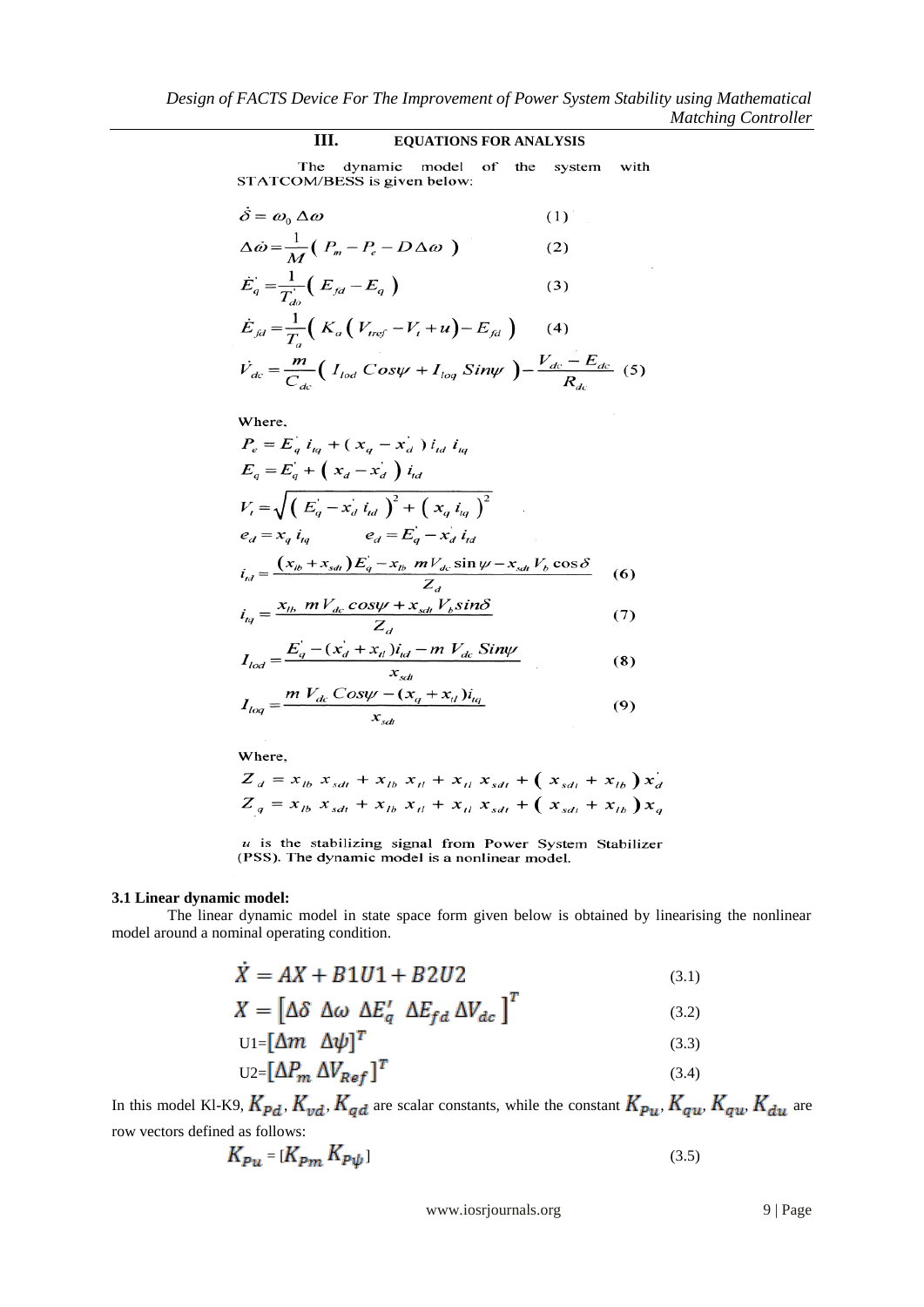| $K_{qu}=[K_{qm}K_{q\psi}]$        | (3.6) |
|-----------------------------------|-------|
| $K_{vu} = [K_{vm} \, K_{vv\psi}]$ | (3.7) |
| $K_{du} = [K_{dm} K_{d\psi}]$     | (3.8) |

Control vector u is column vector, U1= $[\Delta m \ \Delta \psi]^T$ 

All the above constants of the model are function of operating condition and system parameters.



Fig.1. block **diagram for a system installed with statcom**

The transfer function response is shown below:



In the below plot, we can observe that the operating points for different values are obtained in the negative axis. Hence we know that the operating points are placed in the negative axis gives that the system is unstable. Hence to make the system stable, we detect the most unstable plant to stabilize it.



Plot without STATCOM

www.iosrjournals.org 10 | Page